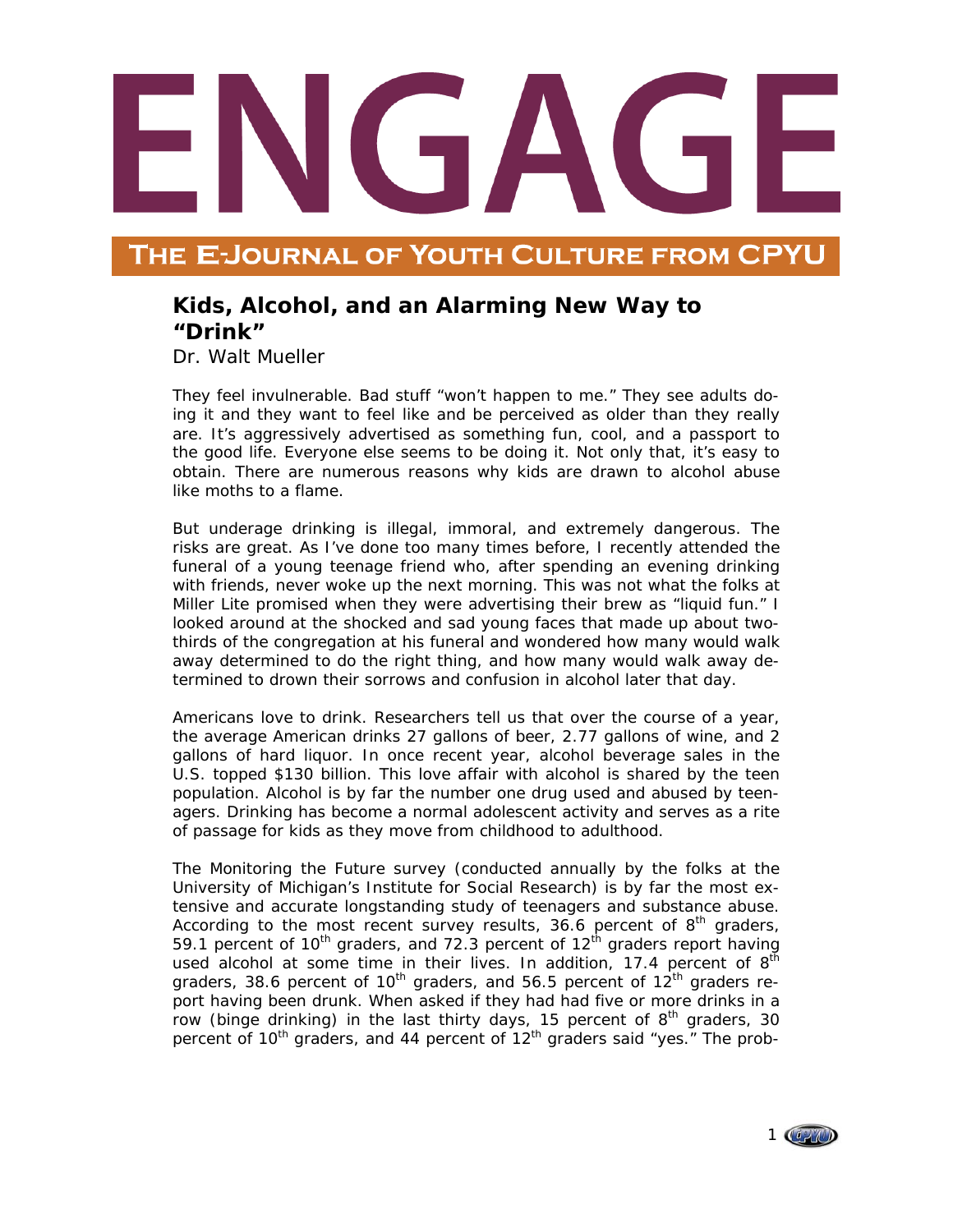lem is even greater among our nation's college students. In the past 12 months, 31 percent of college students met the criteria for a diagnosis of alcohol abuse, and 6 percent for a diagnosis of alcohol dependence. Two out of five college students are binge drinkers.

On a more positive note, these alarming statistics have spurred many to take a more proactive stance against underage drinking. But because they are creative and determined to drink, kids actively look for new ways to drink without getting caught.

One of the most alarming and hard-to-believe reports says that some teens are now seeking to get intoxicated by soaking tampons in vodka and then inserting them vaginally or rectally. Even though several reputable news organizations and academic journals (as early as the 1990s) are reporting the trend, some skeptics are wondering if these reports aren't the result of an urban legend. Regardless of whether or not the initial reports of the practice were only rumors, the fact is that the rumors have been spreading through youth culture, leading a growing number of kids curious about and even trying the practice. For that reason, we feel it's important to inform parents and those other adults who care for and love kids of this developing trend.

Why would kids engage in this type of behavior? Experts familiar with the practice have heard kids state numerous reasons.

First, it is believed one is far less likely to get caught by parents or other adults if they choose intoxication by alcohol-soaked tampon. Alcohol abuse is most often detected by smelling one's breathe. Kids believe that if they can bypass their mouths, their parents will never know. Experts say this is an entirely false notion, as alcohol that's absorbed into the bloodstream is always eliminated at some level through one's lungs.

Second, practitioners believe that by bypassing the stomach, the alcohol is absorbed more quickly and fully into one's system.

Third, weight conscious individuals believe that bypassing the stomach eliminates caloric intake and the weight gain that comes with alcohol use.

And finally, it is believed that rectal or vaginal intoxication eliminates the nasty effects of sick stomachs and hangovers that plague drinkers the morning after.

Every one of our teenagers will be faced with the pressure, temptation, and opportunity to abuse drugs and alcohol. What choices will they make? As parents and youth workers we have the responsibility to give them the information and assistance they need in order to make the right decisions. If we choose not to give them guidance and support, they'll still have to make a choice.